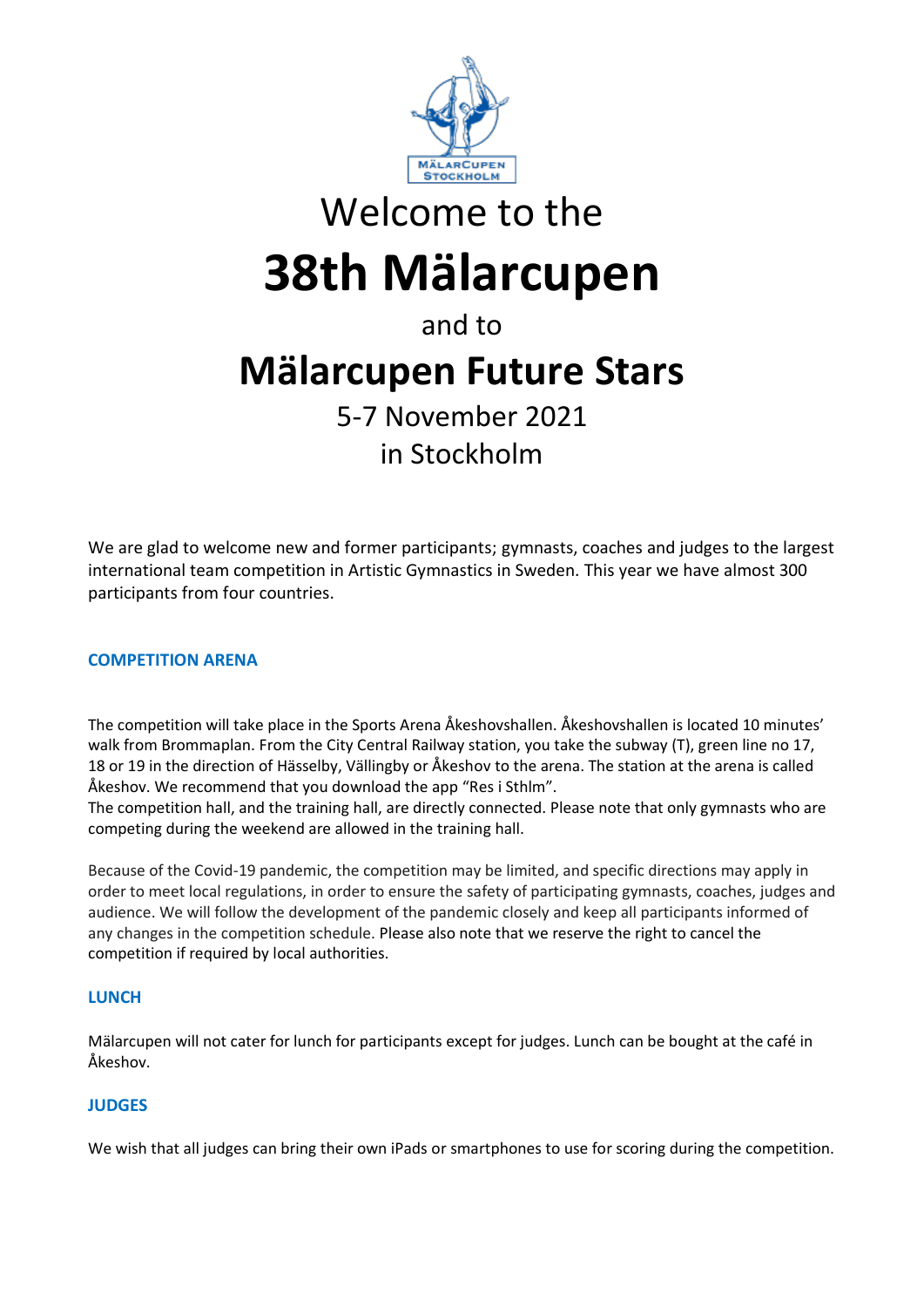#### **TECHNICAL MEETING FOR MÄLARCUPEN**

The meeting starts at 20:00 (8 pm) and will be held at Scandic Alvik, situated 10 minutes by metro (T) from the arena to city (stop at T-station Alvik, direction Farsta Strand, Hagsätra or Skarpnäck). The competition system will be presented. Information and start-numbers will be handed out. All clubs are requested to be represented at the technical meeting. Please submit all changes like cancellation of gymnast or apparatus in your team as soon as possible upon arrival. The starting order of each team will be the same on each apparatus and cannot be changed after the meeting. All remaining questions will be sorted out here.

#### **FLOOR EXERCISE MUSIC**

Please send all floor music in mp3-format and could you name it like this example: Nation.Club.Full name.mp3 and send it to malarcupen.music@gmail.com not later than October 25.

#### **INSURANCE**

The Host Federation or the Organizing Committee will not be held responsible for any liabilities in case of accidents, illness, repatriation and similar situations. The FIG Technical Regulations foresee that all participating Federations are responsible for making their own arrangements to have the necessary valid insurance coverage against illness, accidents and for repatriation for all the members of their delegation. The Organizing Committee will verify the insurance upon arrival of the delegation members (e.g. cover note or photocopy of the valid policy).

#### **WARMING UP**

The gymnasts are allowed to warm up in the training hall all Friday, Saturday and Sunday. There could be limited access to certain apparatus.

#### **ORGANIZERS**

The Mälar Cup Organization in co-operation with the Swedish Gymnastics Federation.

#### **ACCREDITATION CARDS**

All gymnasts, coaches and judges will receive an accreditation card at the technical meeting and are asked to carry this card during the competition.

#### **ACCOMMODATION**

All delegations arrange their own lodging. We recommend **Scandic Hotel Alvik** www.scandic-hotels.se , **First hotel** https://www.firsthotels.se or **Mornington Hotel** http://www.mornington.se

#### **COMPETITION RULES**

Please see detailed competition rules at website: [www.malarcupen.se](http://www.malarcupen.se/)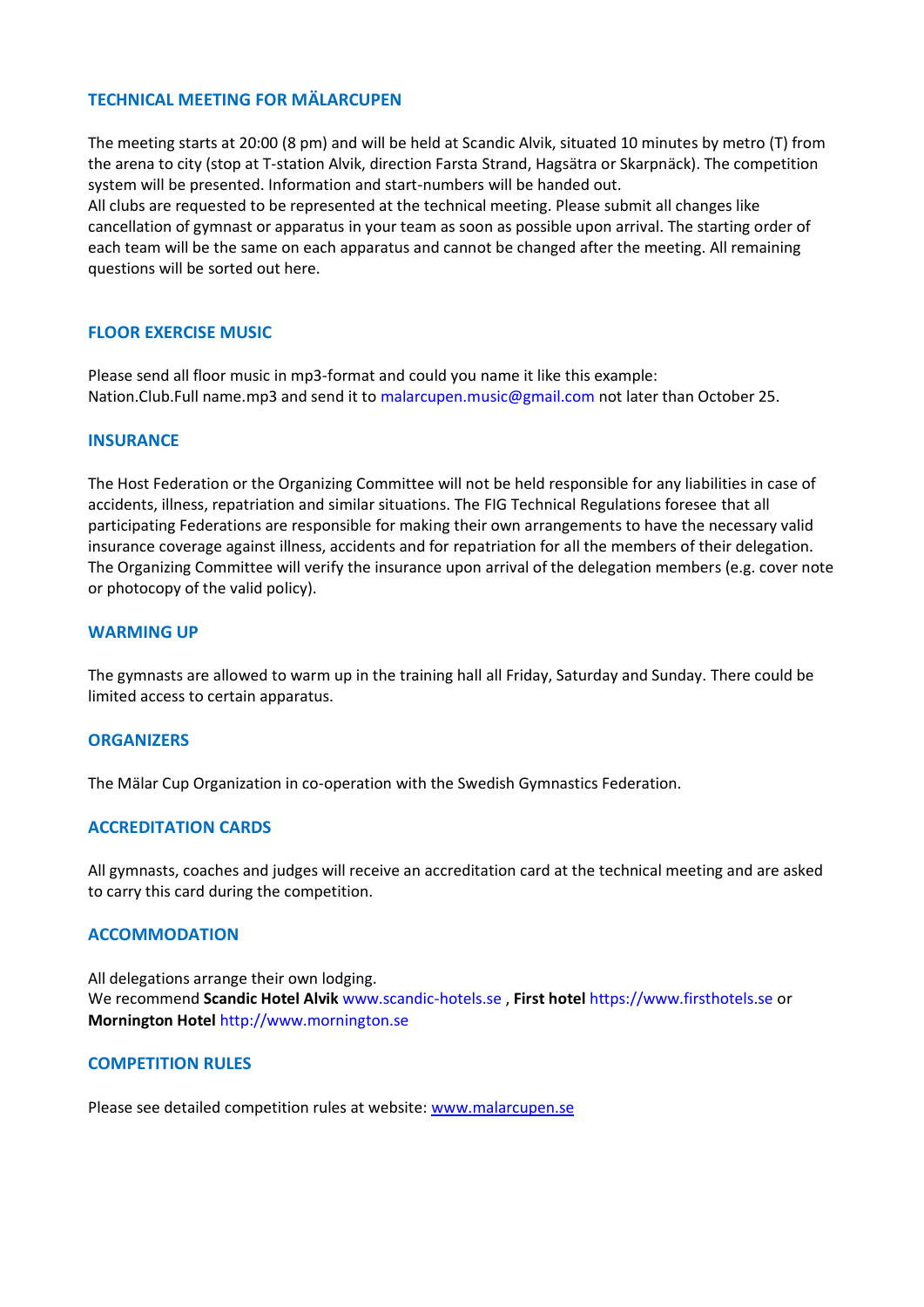# **MÄLARCUPEN**

International team competition (5/5/3), individual all around competition and event finals for both men and women. A team may consist of 3-5 competitors from the same club or national team independent of age.

| <b>MAG</b>    | Youth                                                            | <b>Junior</b> | Junior 2   | <b>Senior</b>     |
|---------------|------------------------------------------------------------------|---------------|------------|-------------------|
| Age           | $-08/-09/-10$                                                    | $-06/-07$     | $-04/-05$  | -03 and earlier   |
| <b>Rules</b>  | Modified                                                         | CoP Junior    | CoP Junior | <b>CoP Senior</b> |
| Comp.         | AA                                                               | AA            | AA         | AA                |
| Saturday      | Team (5/5/3) may consist of participants from all age groups     |               |            |                   |
| Comp.         | Apparatus finals.                                                |               |            |                   |
| <b>Sunday</b> | Top four results from each class on each apparatus will qualify. |               |            |                   |

| <b>WAG</b>    | Youth                                                            | <b>Junior</b> | <b>Senior</b>   |  |  |
|---------------|------------------------------------------------------------------|---------------|-----------------|--|--|
| Age           | $-09/-10$                                                        | $-06/-07/-08$ | -05 and earlier |  |  |
| <b>Rules</b>  | Modified                                                         | CoP Junior    | CoP Senior      |  |  |
| Comp.         | AA                                                               | AA            | AA              |  |  |
| Saturday      | Team (5/5/3) may consist of participants from all age groups     |               |                 |  |  |
| Comp.         | Apparatus finals.                                                |               |                 |  |  |
| <b>Sunday</b> | Top four results from each class on each apparatus will qualify. |               |                 |  |  |

## **Mälarcupen Future Stars:** featuring two competitions

A) Swedish compulsory programs (2021) "Tvåan", "Trean" and "Fyran" for boys and Level 5, 6 and 7 (Svenska Stegserierna) for girls

B) Optional programs i.e. modified FIG CoP for boys and girls with no upper age limit (see detailed program and requirements at [http://www.malarcupen.se\)](http://www.malarcupen.se/) with Team\*, All Around (AA) and Event Finals.

\* Best male/female club according to the four (4) best placements in competition A and B.

| <b>MAG</b>    | <b>Tvåan</b>                                                                | <b>Trean</b> | <b>Fyran</b> | <b>Femman</b> |  |
|---------------|-----------------------------------------------------------------------------|--------------|--------------|---------------|--|
| Age           | Free                                                                        | Free         | Free         | Free          |  |
| <b>Rules</b>  | Compulsory                                                                  | Compulsory   | Compulsory   | CoP Modified  |  |
| Comp.         | AA                                                                          | AA           | AA           | AA            |  |
| Friday        | Team, four (4) best placements. Consist of participants from all age groups |              |              |               |  |
| Comp.         |                                                                             |              |              |               |  |
| <b>Sunday</b> | No apparatus finals for boys in Mälarcupen Future Stars                     |              |              |               |  |

| <b>WAG</b>   | Level 5                                                                     | Level 6    | Level 7    | <b>Optional</b>                      |  |
|--------------|-----------------------------------------------------------------------------|------------|------------|--------------------------------------|--|
| Age          | Free                                                                        | Free       | Free       | Min 11 years<br>during calendar year |  |
| <b>Rules</b> | Compulsory                                                                  | Compulsory | Compulsory | CoP Modified                         |  |
| Comp.        | AA                                                                          | AA         | AA         | AA                                   |  |
| Friday       | Team, four (4) best placements. Consist of participants from all age groups |            |            |                                      |  |
| Comp.        | Apparatus finals only for Optional class.                                   |            |            |                                      |  |
| Sunday       | Top three results from each class on each apparatus will have medals.       |            |            |                                      |  |